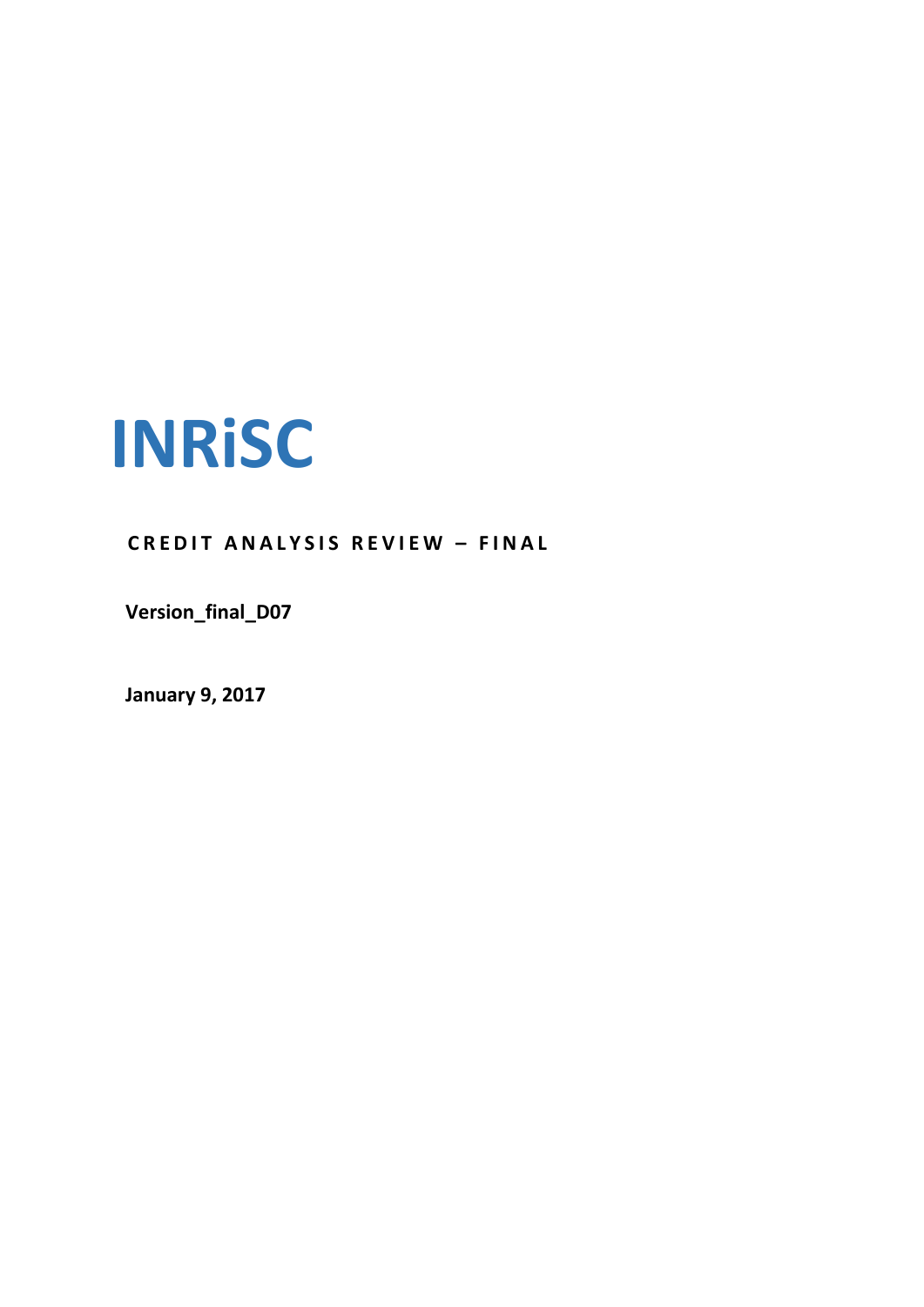#### **Confidentiality / disclaimer**

**These confidential materials are for informational purposes only and is intended for the original Client's use. No one may reproduce or disseminate the information contained in these materials without the prior written consent of INRiSC, and INRiSC accepts no liability whatsoever for the actions of others in this respect.**

**No content (including as the case may be, credit-related analyses and data, valuations, model or output therefrom) or any part thereof (Content) may be modified, reproduced or distributed in any form by any means, or stored in a database or retrieval system, without the prior written permission of INRiSC or its affiliates (collectively, INRiSC). The Content shall not be used for any unlawful or unauthorized purposes. INRiSC and any third-party providers, as well as their directors, officers, shareholders, employees or agents (collectively INRiSC Parties) do not guarantee the accuracy, completeness, timeliness or availability of the Content. INRiSC Parties are not responsible for any errors or omissions (negligent or otherwise), regardless of the cause, for the results obtained from the use of the Content. The Content is provided on an "as is" basis.** 

**In no event shall INRiSC Parties be liable to any party for any direct, indirect, incidental, exemplary, compensatory, punitive, special or consequential damages, costs, expenses, legal fees, or losses (including, without limitation, lost income or lost profits and opportunity costs or losses caused by negligence) in connection with any use of the Content even if advised of the possibility of such damages.**

**Credit-related and other analyses and statements in the Content are statements and expressions of INRiSC's views as of the date they are expressed and not statements of fact. INRiSC's analyses (described below) are not recommendations to purchase, hold, or sell any securities or to make any investment decisions, and do not address the suitability of any security. INRiSC assumes no obligation to update the Content following publication in any form or format. The Content should not be relied on and is not a substitute for the skill, judgment and experience of the user, its management, employees, advisors and/or clients and customers when making investment and other business decisions. INRiSC does not act as a fiduciary or an investment advisor. While INRiSC has obtained information from sources it believes to be reliable, INRiSC does not perform an audit and undertakes no duty of due diligence or independent verification of any information it receives. The information in this document may be incomplete. INRiSC Parties do not accept any liability for any losses or damages that may result from the lack of accuracy or incompleteness of this information.**

**INRiSC has established policies and procedures to maintain the confidentiality of certain non-public information received in connection with each analytical process. INRiSC receives compensation for its analyses from its Clients, normally, but not limited and restricted to, financial institutions, exchanges or financing platforms, private debt firms and the like.**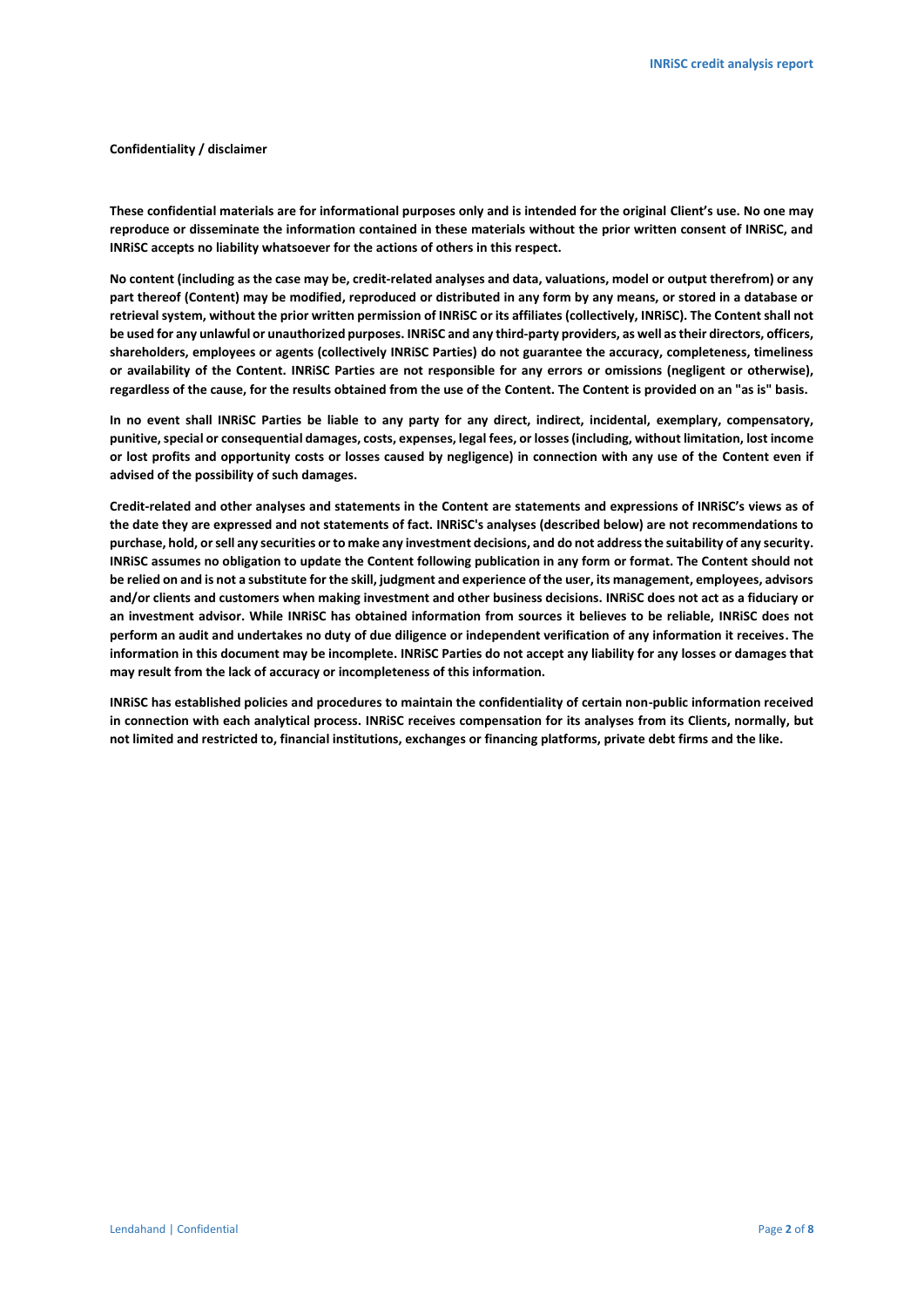# Contents

| 1. |      |  |  |  |  |
|----|------|--|--|--|--|
| 2. |      |  |  |  |  |
| 3. |      |  |  |  |  |
|    | 3.1. |  |  |  |  |
|    | 3.2. |  |  |  |  |
|    | 3.3. |  |  |  |  |
| 4. |      |  |  |  |  |
| 5. |      |  |  |  |  |
|    | 5.1. |  |  |  |  |
|    | 5.2. |  |  |  |  |
|    | 5.3. |  |  |  |  |
| 6. |      |  |  |  |  |
| 7. |      |  |  |  |  |
|    | А.   |  |  |  |  |
|    | A.1. |  |  |  |  |
|    | A.2. |  |  |  |  |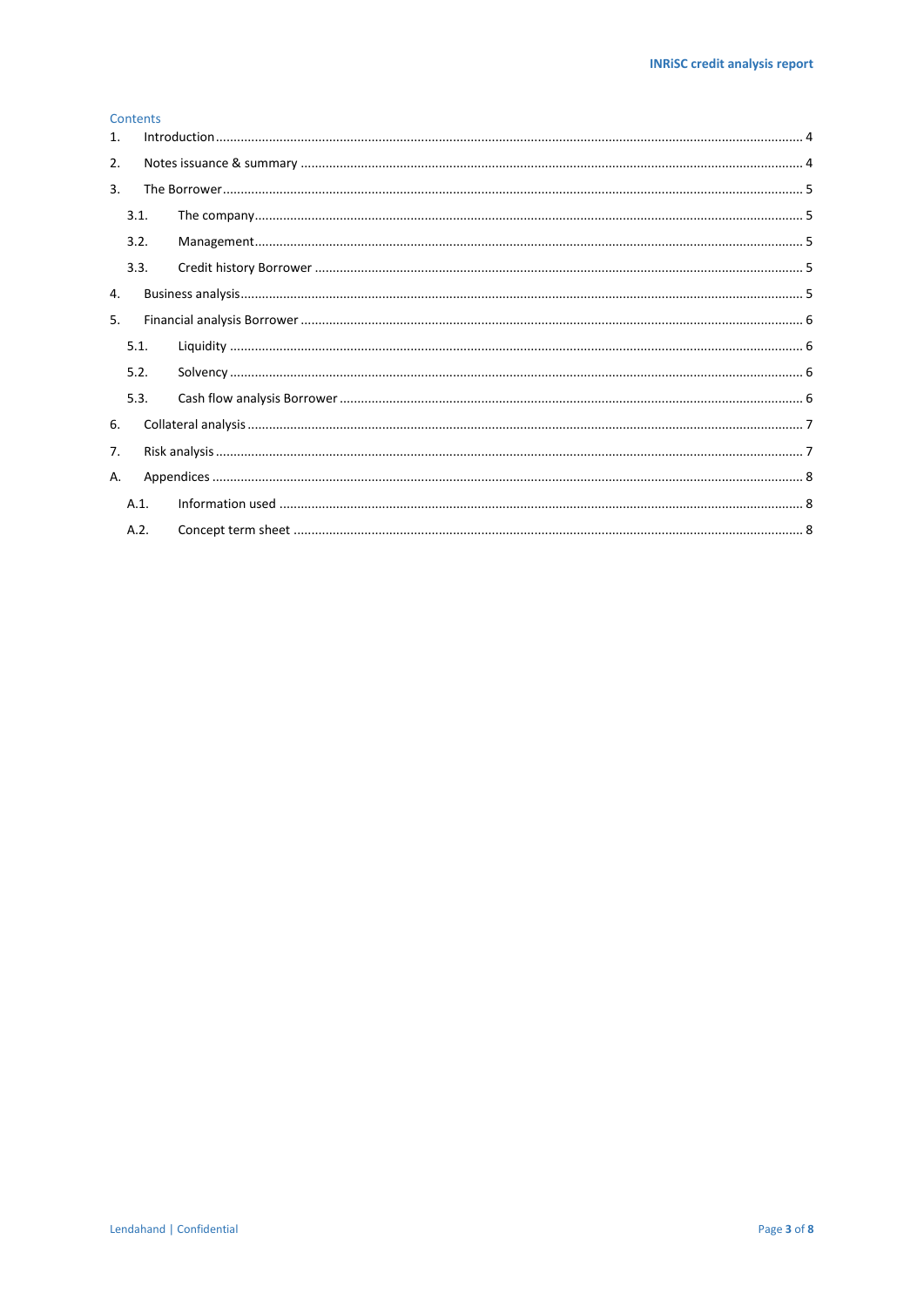## <span id="page-3-0"></span>1. Introduction

This memorandum concerns the high-level credit analysis in connection to Lendahand's (the '**Client**') potential loan to SolarNow B.V. (SolarNow). The scope of the review is limited to a general review of the credit-related risks in association with the issuer (SolarNow) and the potential issue (the note request). This memorandum does not intend to provide any advice regarding a potential investment in the request under review. Client should make its own considerations and investigations regarding any investment or any offering thereof made to its customers and clients as intended. No rights can be derived from the use of this document. We note that, apart from credit risks, various other aspects might be relevant when considering an investment, e.g. (local) market circumstances, technology risk, country risk, etcetera. The analyses of such other aspects are excluded from this review. Any comments made on such aspects should be seen in conjunction with creditrelated analyses and have no value of their own, nor intend to indicate any deeper analyses of such underlying aspects. Information used in this review is limited (as referenced in Appendix A.1). No due diligence or verification of information received has been made. INRiSC has no further interest in the issuer (SolarNow) or the notes issued. INRiSC is not supervised by any regulatory body.

### <span id="page-3-1"></span>2. Notes issuance & summary

The request concerns:

- A senior ranking, covenanted, EUR 1,000,000 facility, the first drawdown amounts EUR 150,000, each note has a maturity of 2 years, with semi-annual, linear repayments,
- Borrower is SolarNow, a limited liability company (besloten vennootschap) based in the Netherlands, with activities in the installation and servicing of solar panels and electrical appliances in East-Africa, momentarily Uganda and in the future Kenya;
- Financing for working capital purposes; the financing of stock and bridging cash flow until a new equity financing round is concluded.

| <b>RISK ANALYSIS OVERVIEW</b>                                     |                                                                     |  |  |  |  |  |
|-------------------------------------------------------------------|---------------------------------------------------------------------|--|--|--|--|--|
| <b>Positive aspects</b>                                           | <b>Negative aspects</b>                                             |  |  |  |  |  |
|                                                                   | Company                                                             |  |  |  |  |  |
| Experienced and balanced management team                          | Relevant business activities in foreign countries (which is however |  |  |  |  |  |
|                                                                   | part of the typical investment opportunity).                        |  |  |  |  |  |
| Successful track record in attracting outside money               | Scale-up; dependent on large new equity investments EUR 8m in       |  |  |  |  |  |
|                                                                   | next 2 years                                                        |  |  |  |  |  |
| Knowledge of local circumstances (socio-economic & regulation)    |                                                                     |  |  |  |  |  |
| Established network of (N)GO's and investors                      |                                                                     |  |  |  |  |  |
| <b>Business</b>                                                   |                                                                     |  |  |  |  |  |
| Large (untapped) market for sustainable (energy) solutions        | Country risks in Uganda and Kenya                                   |  |  |  |  |  |
| Straightforward supply chain, no dependencies on single suppliers | Low barriers to entry, better funded competitors active in the same |  |  |  |  |  |
|                                                                   | market, albeit with smaller volumes                                 |  |  |  |  |  |
| Large distribution network in place                               |                                                                     |  |  |  |  |  |
| <b>Product</b>                                                    |                                                                     |  |  |  |  |  |
| Decentralized off-grid solar utilities                            | Limited collateral value (first 1/3 of payment plan period asset    |  |  |  |  |  |
|                                                                   | value below outstanding lease amount)                               |  |  |  |  |  |
| Additional sales from ancillary products                          |                                                                     |  |  |  |  |  |
| <b>Financials</b>                                                 |                                                                     |  |  |  |  |  |
| Separate SPV offers lower financing costs                         | Change in accounting methods resulted in corrections                |  |  |  |  |  |
| Payment behavior of the customer is well understood               | FX-risks that are momentarily not hedged                            |  |  |  |  |  |
| Adequate provisioning for unearned income/interest                |                                                                     |  |  |  |  |  |
| <b>Facility/Notes</b>                                             |                                                                     |  |  |  |  |  |
| Short term to maturity (2 yrs. with semi-annual repayments)       | Dependent on new equity rounds                                      |  |  |  |  |  |
| <b>Loan Structure</b>                                             |                                                                     |  |  |  |  |  |
| Senior ranking                                                    | Unsecured                                                           |  |  |  |  |  |

SolarNow will use the note issuance for stock purchases and as a bridge to gap negative cash flow operations until the upcoming fundraising round is concluded. Due to the split in the operating company most of the credit risk to customers is 'contained' in a separate financing SPV that provides vendor leases. The operating company, SNUG has negative cash flows and continuous financing is needed to break-even. FX-risks can have large impact on the profitability of the company and the ability to repay the loan to Lendahand. The payment behavior and creditworthiness of the customers are important variables for the financing SPV, but will not immediately affect the notes. The notes are not directly exposed to credit risk arising from the vendor leases in the SPV. Debt service capacity of SolarNow is however affected by margins that remain within SNUG, the operating company, or SAFi SPV, the financing vehicle. SNUG does not show positive operating cash flow, indicating further funding is needed to sustain the company and limited intrinsic debt service ability.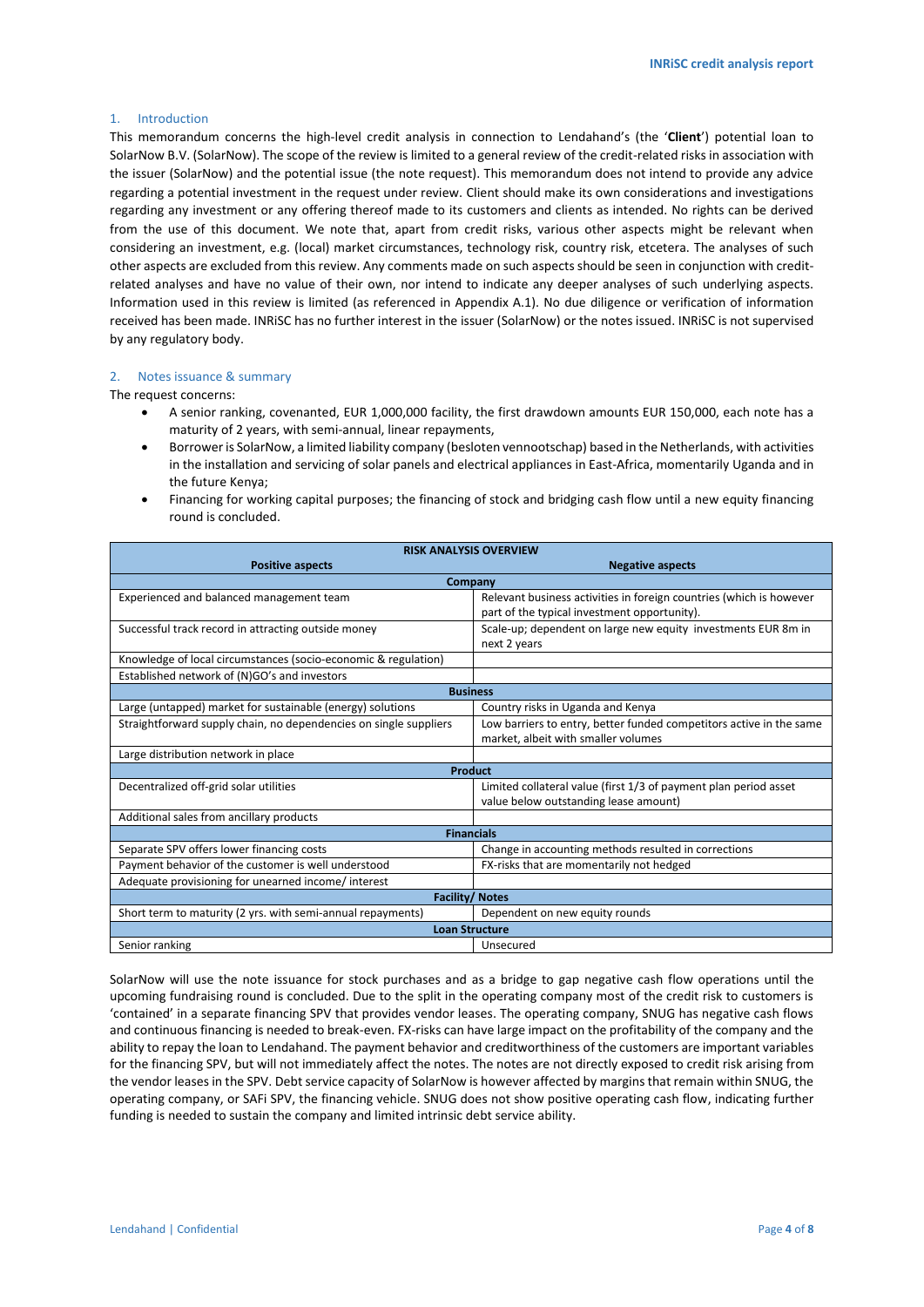#### <span id="page-4-1"></span><span id="page-4-0"></span>3. The Borrower

#### 3.1. The company

The company, SolarNow BV, is a Dutch based holding company with operational companies in Uganda and Kenya that sells and services solar panels and electrical appliances. Operations started in Uganda in May 2011 after recognizing the potential of Uganda to develop a scalable commercial business. The founders build on seven years of experience with the Rural Energy Foundation, training rural entrepreneurs to develop solar energy enterprises. After Uganda, Kenya is seen as a suitable, perhaps even easier, market to establish a new sales network. Sales in Kenya are planned to start in 2017. SolarNow sells quality solar systems combined with an in-house finance program through a wholly owned branch network. The target group are rural customers and businesses. Compared to competitors on the market, SolarNow offers a product differentiated by quality, more upgrade variety's supporting more appliances and a 60 month service/ warranty.

The company structure is shown in Appendix A.3. Basically SolarNow comprises of local operating companies with each a local financing vehicle. The Dutch Holding company is 100% owner of all the subsidiaries. The SolarNow servicing company in Uganda (SNUG) is where the operational activities take place; mainly sales, installation and after-sales servicing. All the direct cash sales to customers are handled by SNUG. The Financial Company has no activities, it is a transaction vehicle for all the loan payments and basically merely serves as a bank account for customer payments. The SolarNow SPV (SAFI) is holder of the vendor lease portfolio. If the customer uses a 'Payplan' (estimated at 70% of total customers) the SPV will buy the product from SNUG and sell it to the customer and will be the beneficiary of the proceeds through lease payments. SNUG handles the installation and after-sales servicing. According to research procured by SolarNow from a third party, Lendable, the delinquency rates are manageable. Customer credit risk is managed via customer selection processes, but are subject to macro-economic effects. In Kenya the corporate structure is a mirror of the structure in Uganda.

#### 3.2. Management

<span id="page-4-2"></span>The Board of Directors reflect an international track record in microfinance, engineering with a focus on renewable energy and consumer products in emerging countries. The holding company is based in the Netherlands whereas management, operations, sales and marketing is concentrated in Africa. In the supervisory board of SolarNow there are active shareholders present with experience in investing in the region and the industry.

We have interviewed management, Mr. Nolens (CEO). Mr Nolens shows thorough knowledge of the business and the direction it needs to take, local environment, significant micro-finance experience and a good sense of the "umwelt" related to emerging market energy solutions.

# 3.3. Credit history Borrower

<span id="page-4-3"></span>The company was founded in 2011, management has been working together since 2009. There is a relevant three year track record of historical figures. The company has attracted credit since 2012 and there is no indication it has had difficulties repaying their creditors up till now.

#### <span id="page-4-4"></span>4. Business analysis

The key business activities are concentrated around the sales and after-sales of PV-panels batteries and appliances. PV-panels and appliances are purchased from suppliers located mainly in China. SolarNow offers a payment plan (payplan) to grant a larger customer base access to energy. Key business driver of SolarNow is the sales of an off-grid solar solution, either with or without a payment plan. Around 30% of sales are direct sales, the other 70% of sales go through the payment plan. SolarNow benefits from a strong base of mobile banking technology and subsequent supportive infrastructure to consumer credit activities in Africa. It is noted that there is considerable country risk on Uganda; changing (tax) regulations and slow economic developments create uncertainty around the business climate. Kenya has slightly better economic environment, yet is more bipolar in differences between rural and urban areas.

Initially, the branches of the dealer network were managed as franchises, but resulted in lower productivity levels, due to the lager 'distance' between SolarNow and the dealer network. Initially, SolarNow used franchises for its distribution, but due to low productivity level and control, management changed this into a branch model. In the second quarter of 2016, management started streamlining the branches, dismissing unproductive staff and standardizing daily work plans, optimization of distribution and implementing controls and targets for all field staff. The company is slowly decentralizing credit management to promote flexibility (tailor made solutions) and realize more customer intimacy. These changes resulted in a productivity and revenue increase in the same year.

In order to finance working capital, the company has to attract outside funds. The financing SPV SAFI, established in 2016 with the expertise and direct financing of SunFunder, was primarily done to gain access to capital at a lower financing cost. By separating the lease portfolio, its cash flows and the underlying assets, a secured and ringfenced financing vehicle is created. This technique is seen more often in asset based finance and the company utilizes this technique to its advantage. It also helps to shorten the cash cycle in the operating company SNUG and mitigate part of the credit risk in SNUG and SolarNow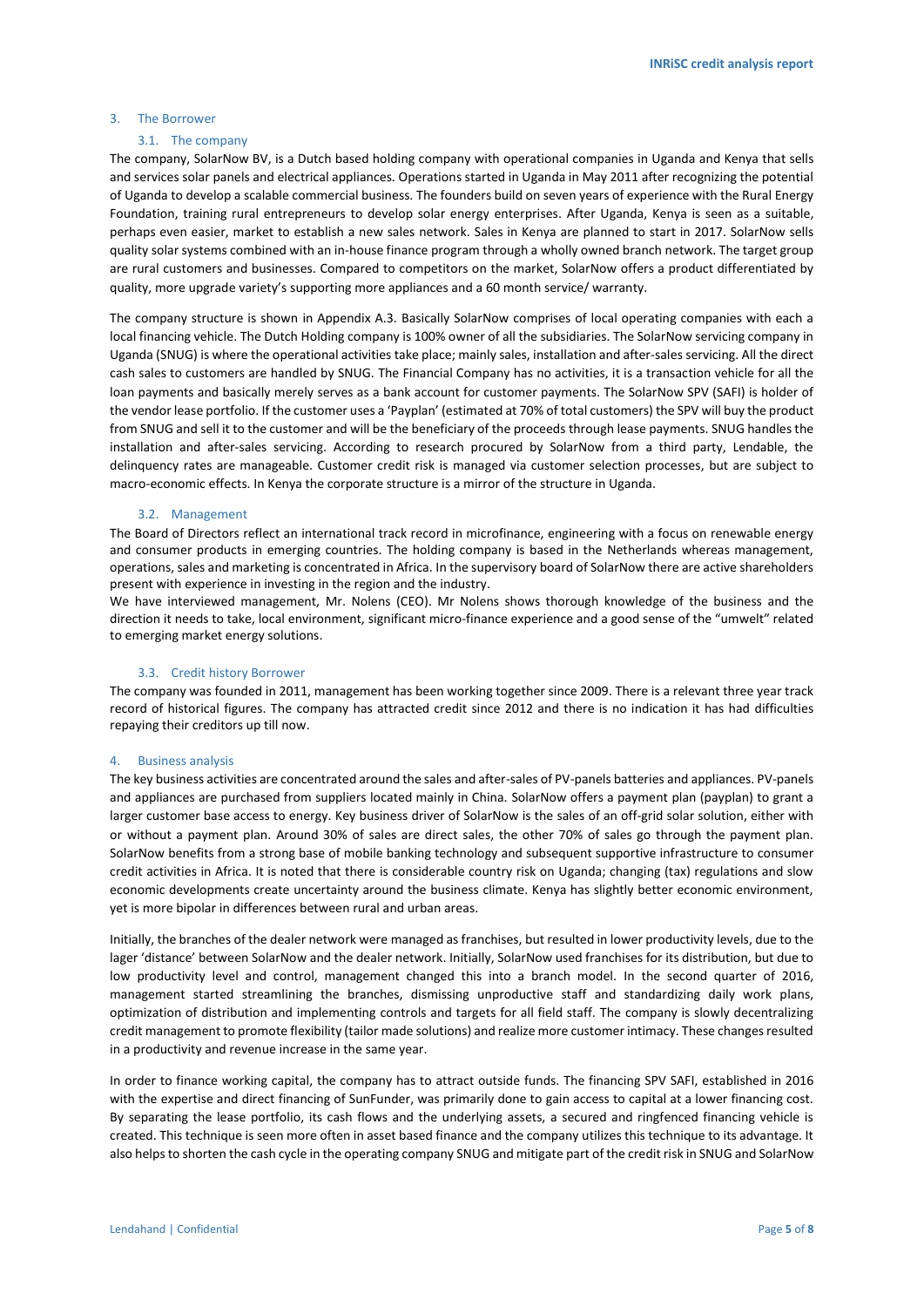BV. This is favorable to financiers at that level of the company. However, on the other hand, most of the tangible collateral of the company is 'off limits' to other financiers as these are pledged to the financiers of the SPV.

SolarNow seems to be effective in terms of credit management. Here the micro-finance experience of management pays off. Credit assessments are made of each customer by the sales staff by means of e.g. debt to income ratios; lease payments cannot exceed half of the free disposable income of a family in a bad month. The credit assessment also takes into consideration six community references that need to vouch for the borrower. As seen more often in micro-finance, social surveillance by the community in which the applicant lives serves as a strong incentive to ensure repayment. Payment reminders are sent automatically via text messages. If repeatedly no payment arrives, SolarNow will start making calls and seeks social workouts if such case arises. Low customer satisfaction results in higher percentage of delinquent customers. SolarNow therefore offers appropriate financing solutions from the start with focus on after-sales. This strategy resulted in maintaining fairly low delinquencies and losses.

#### <span id="page-5-0"></span>5. Financial analysis Borrower

INRiSC reviewed the consolidated annual accounts 2012 until 2015. In this period revenues have risen steadily with an operating profit margin that is line with industry averages of the green & renewable energy companies in emerging markets and substantially higher than that of a distributing company. SolarNow is operating at net losses and negative cash flow. But it did grow their asset base in the form of vendor leases considerably. The historical financials indicate a rather large indebtedness (as may be expected) relative to the company's capital and operating cash flow. The company relies heavily on funding and capital infusions to sustain cash flows. This is also reflected in the projected ratios.

The consolidated projections are based a financial model provided as is by SolarNow. The projections include SolarNow BV in the Netherlands and the two branches in Uganda and Kenya. Both branches consist of an Operational Company, Financial Company and Portfolio SPV which holds the loan portfolios. The projections are based on the sales of said goods in Uganda and Kenya and includes the loan portfolio profits. INRiSC was able to obtain a good overview of the financials of the company going forward, including intercompany relations. Please note that INRiSC did not test the reality of the projections in terms of market share captured, underlying price levels, costs related to the realization of the product or its components. Nor did we test for consumer payment behavior, payment terms or consumer default rates and loan losses for Uganda or Kenya.

| Key financial ratios, projected, excluding notes issuance |            |       |      |      |  |  |
|-----------------------------------------------------------|------------|-------|------|------|--|--|
|                                                           | 2016       | 2017  | 2018 | 2019 |  |  |
| Current ratio                                             | 3,13       | 6,96  | 8,97 | 7,15 |  |  |
| Total debt/EBITDA                                         | <b>Neg</b> | 10,75 | 2,83 | 1.61 |  |  |
| Gearing                                                   | 10.81      | 2.12  | 0.93 | 0.75 |  |  |
| Interest cover ratio                                      | $-1.71$    | 0.89  | 3,13 | 5.57 |  |  |
| Debt service cover ratio                                  | $-1,71$    | 0,89  | 3,13 | 5,57 |  |  |
| cash cover ratio                                          | 15,6       | 20,5  | 22,3 | 20,9 |  |  |

### 5.1. Liquidity

<span id="page-5-1"></span>Cash coverage in SolarNow BV is dependent on sales and collections plus new equity fundraising. Both the quick and current Ratio are sufficient in a consolidated analysis going forward. According to the projections the company will keep sufficient cash in hand to service its debts. The intercompany payables are supplementary to this liquidity position. Liquidity is particularly realized through new infusions of debt and capital.

## 5.2. Solvency

<span id="page-5-2"></span>Historically solvency was low due to high indebtedness on a consolidated basis. That indebtedness is primarily concentrated in the SAFI SPV. Nevertheless, on a consolidated level considerable cash infusion is required to be maintained to keep pace with the funding requirements. Solvency will improve moving forward and is primarily the result of capital infusions. Gearing reduces accordingly. Due to strong sales projections Debt/ EBITDA decreases significantly.

#### 5.3. Cash flow analysis Borrower

<span id="page-5-3"></span>Cash flows have been negative historically. This is the case already on operating cash flow level. Until SNUG becomes cash flow positive, or break-even for that matter, there is an imminent need for external financing. The company is currently seeking to bridge cash flows until a new equity financing round is concluded. This cash flow pattern and fund need is customary for the current growth stage of the company. The company however needs to move to an operating cash flow neutral situation in order to become sustainable. The projections show positive operating cash flows as of 2018. At that point the company will become less dependent on external financing.

SolarNow has an extensive network among governmental organizations and NGO's. Supplemental financing from NGOs is an important form of funding in this stage. For instance the company attracted a EUR 2m grant from the Dutch embassy of Uganda which is used to subsidize customers. Apart from NGO's SolarNow has proved to be able to yield interest from and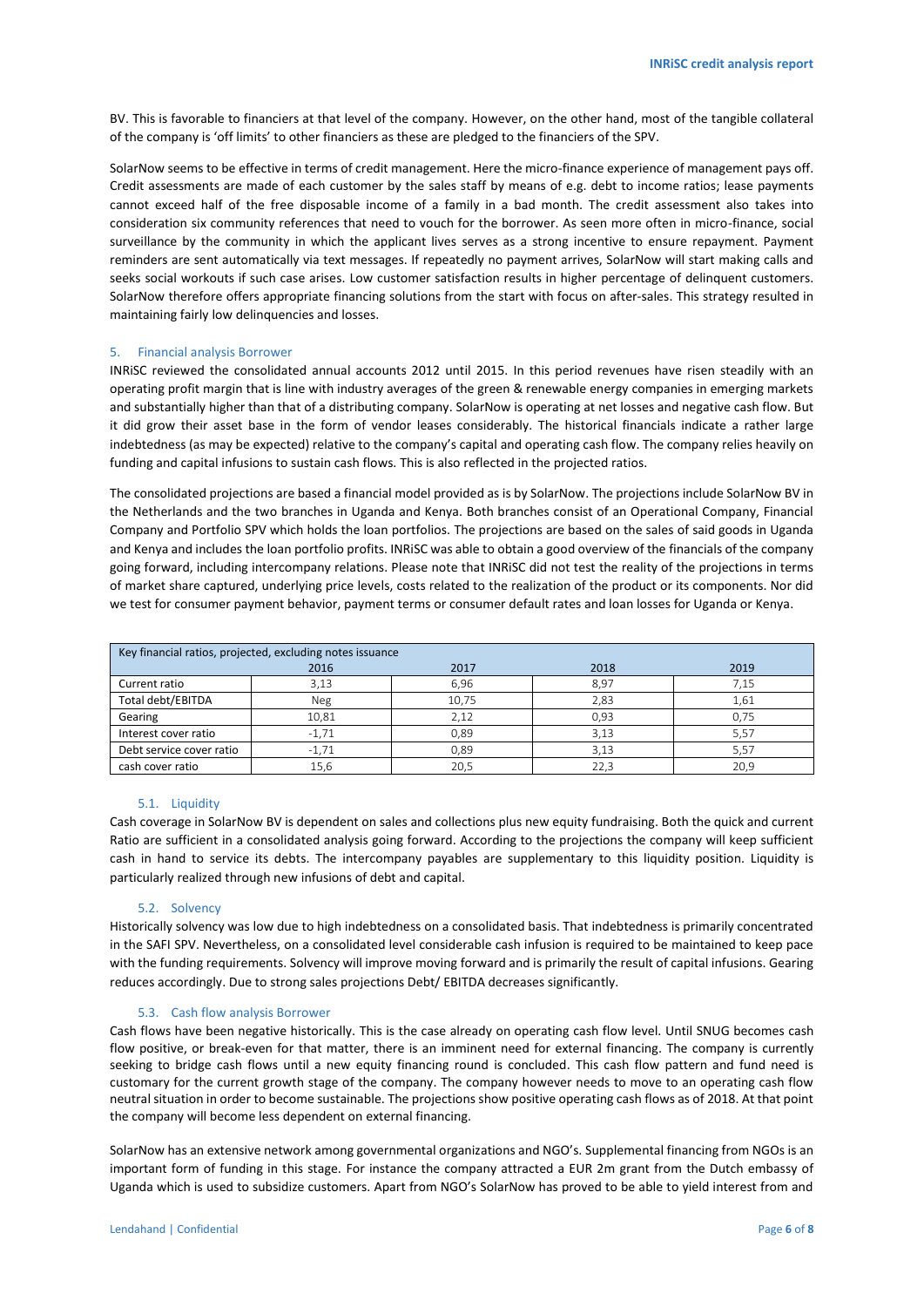contract funding in a wide range of investors. This is imperative to meet the short term financing needs of the company, including debt servicing.

### <span id="page-6-0"></span>6. Collateral analysis

The notes will be unsecured. A large part of the tangible assets in the company are pledged to financiers (SunFunder in the SPV, local banks in the operating company). SolarNow BV has stock which represents a value of around EUR 1m, according to the annual account of 2015.

# <span id="page-6-1"></span>7. Risk analysis

The proceeds of the notes issuance by SolarNow BV is used to purchase stock and support working capital financing needs in the operating company SNUG. Due to the structure of the company credit risk is mainly concentrated in the SAFI SPV. The financial risks in SAFI SPV are ring-fenced. Cash flows streaming up to SNUG are rather secure. Realized sales in SAFI via vendor leases are financed by the financier of the SPV. Currently however a larger part of the margins in the company are trapped in SAFI. This is disadvantageous to the financing of SolarNow BV as less cash is available for debt servicing. Excess liquidity in the SPV can however be disbursed to SolarNow BV improving its debt service capabilities when financing covenants on SAFI debt permit it. As such the notes are mainly exposed to operating risk in SNUG (local operations) and SolarNow BV (procurement entity).

Debt service of the notes in SolarNow BV depends largely on upstreaming of cash to SolarNow BV (mainly the result of direct sales to SNUG). SNUG's and SolarNow BV's liquidity are in part highly dependable on the success of future fundraising rounds at this stage. Until the company realizes an operating cash flow neutral situation, there is no sustainable situation going forward and the company will remain dependent on further financing. When the company is able to improve its operating cash flows, together with the use of financing SPVs that should make a sustainable company. The company reaches positive cash flow from operations in 2018. Due to the investments needed to support growth, the financing need however is considerable. Cash flows before external funding are negative for the projected years up to 2019. Total external funding required exceeds USD 16 million for the projected period.

SolarNow business activities inherently has to deal with FOREX risk. This risk is exacerbated by the fact that there lies an exposure on both USD (suppliers) and the EUR (loan) and local currency. SolarNow is examining different routes for mitigating these risk, by for example attracting funds in local currency. In the future a local currency financed SPV could offer a natural hedge against FOREX exposure. At the moment however noteholders are exposed to FOREX risk.

<span id="page-6-2"></span>The notes have priority over other liabilities in SolarNow BV, but rank below local financing (banks in SNUG, and SunFunder in SAFI SPV). The assets in stock in SolarNow give support to the servicing of the notes, by means of realized sales thereof. No claim can be made against them. The notes are therefore deemed structurally subordinated even though being senior ranking in SolarNow BV and depend on available cash flow in SolarNow BV for debt servicing, which mainly comes from new capital infusions and debt financing.